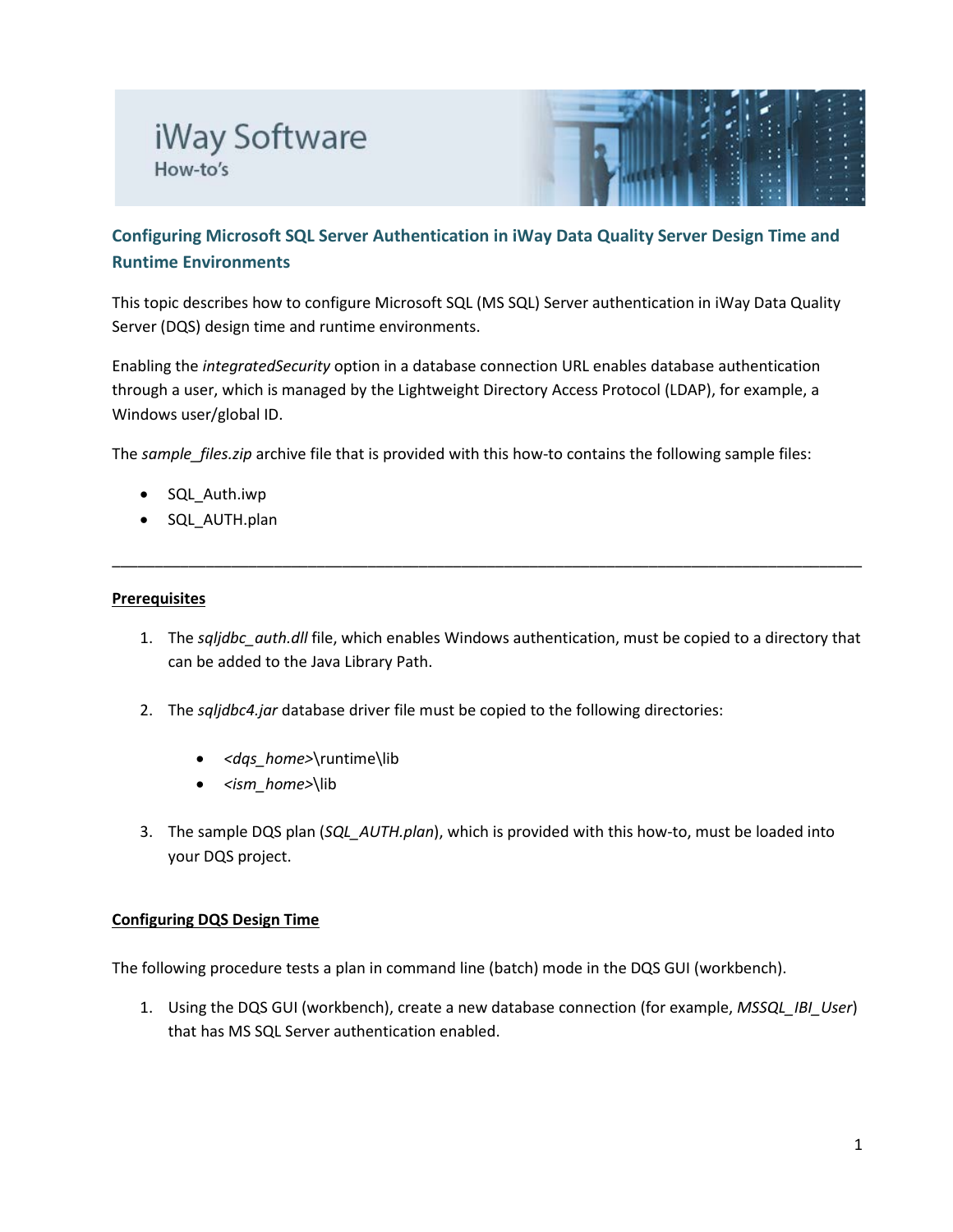| <b>A</b> <sub>n</sub> Edit Database Connection                   |                |        |  | п      | × |  |
|------------------------------------------------------------------|----------------|--------|--|--------|---|--|
| <b>Edit Database Connection</b>                                  |                |        |  |        |   |  |
| Database type:                                                   | MSSQL_IBI_User |        |  | Manage |   |  |
| Connection name:   MSSQL_IBI_User                                |                |        |  |        |   |  |
| <b>Connection parameters:</b>                                    |                |        |  |        |   |  |
| $\bigcirc$ By fields                                             |                |        |  |        |   |  |
| <b> I</b> By URL                                                 |                |        |  |        |   |  |
| databaseName=<br>Connection string:   jdbc:sqlserver://<br>integ |                |        |  |        |   |  |
| Username:                                                        |                |        |  |        |   |  |
| Password:                                                        |                |        |  |        |   |  |
| <b>Test Connection</b>                                           |                |        |  |        |   |  |
|                                                                  |                |        |  |        |   |  |
|                                                                  |                |        |  |        |   |  |
|                                                                  |                |        |  |        |   |  |
|                                                                  |                | Finish |  | Cancel |   |  |

When creating this database connection, ensure to include *integratedSecurity=true* in the connection URL. For example:

jdbc:sqlserver://*host*:*port*;databaseName=*DB\_Name*;**integratedSecurity=true**

**Note:** The values for *host*, *port*, and databaseName must be specified based on the actual environment.

2. Edit the *runcif.bat* file.

Add the following line, which points to the directory containing the *sqljdbc\_auth.dll* file. For example:

set JAVA\_OPTS=-Djava.library.path=C:\iway7\etc\dqc\bin

**@echo off**  $\overline{2}$  $\mathbf{3}$ rem Start script for DQC - batch mode  $\overline{4}$  $\sqrt{5}$ rem modify JAVA OPTS to meet your needs (such as heap size settings, variables definitions, etc.)  $\texttt{dWA_OPTS} = \bar{D}java.library.path = C:\iway7\etc\dqc\binom{N}{1}$  $\sqrt{6}$  $\overline{7}$  $8<sup>1</sup>$ call "%~dp0\run\_java.bat" com.ataccama.dqc.processor.bin.CifProcessor %\*  $9^{\circ}$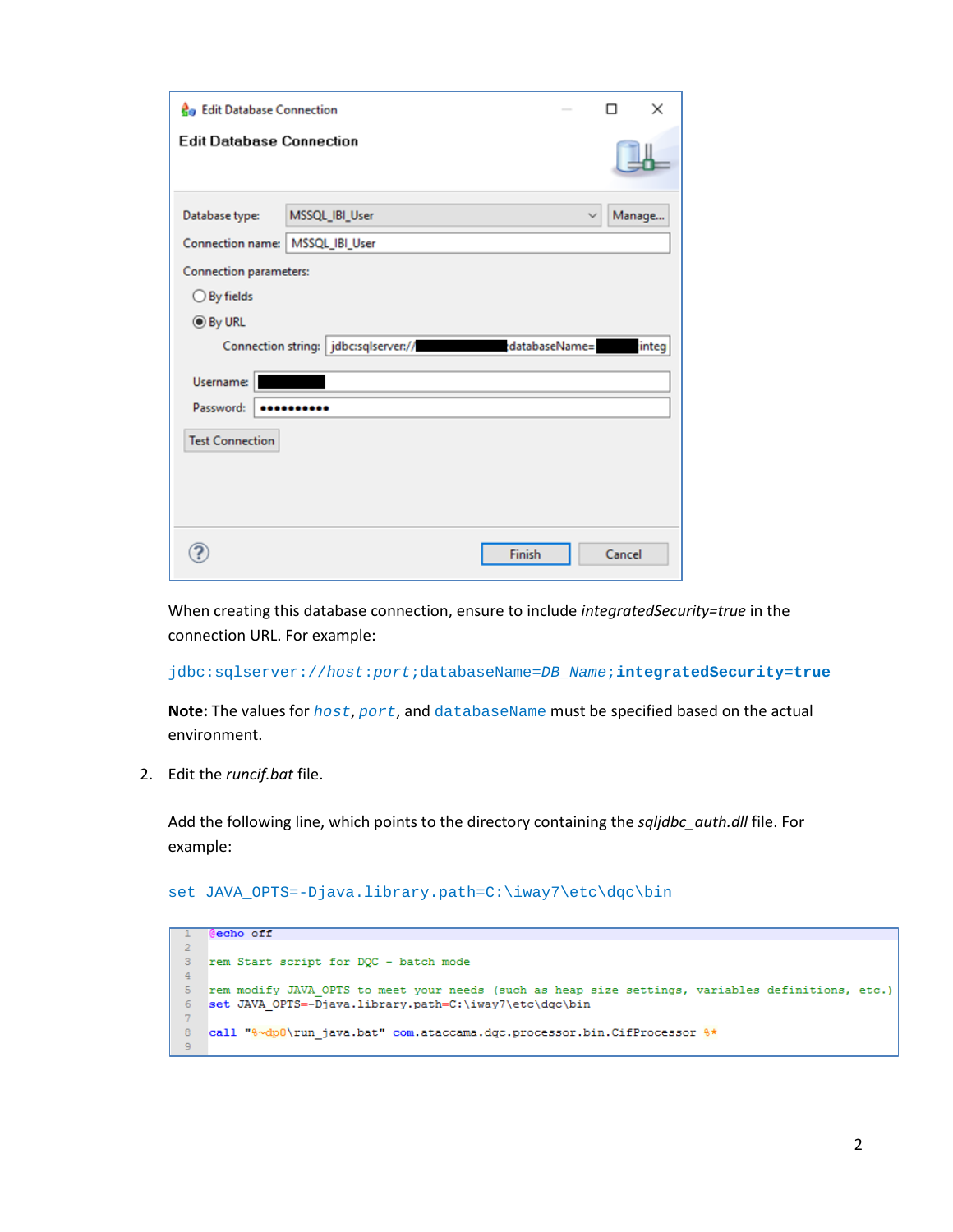- 3. Save the *runcif.bat* file.
- 4. Test the sample *SQL\_AUTH.plan* file, which is provided with this how-to. For example:



After modifying the values for these two objects based on your environment settings, this sample plan will authenticate with Windows authentication, run an MS SQL query, and write the output to your file system.

5. In the DQS GUI (workbench), right-click the plan (*SQL\_AUTH.plan*), select *New* and then click *Runtime Configuration*, from the context menu. Save this runtime configuration as the *SQL\_AUTH\_runtimeconf.xml* file.

This configuration will include the new database connection that was configured in Step 1 of this procedure.

```
<?xml version='1.0' encoding='UTF-8'?>
<runtimeconfig>
   <contributedConfigs/>
   <dataSources>
     <dataSource driverclass="com.microsoft.sqlserver.jdbc.SQLServerDriver" 
name="MSSQL_IBI_User" user="SAMPLE_USER" 
password="crypted:DESede:u0UgKdG07n/oof1pM7GZXCMlCXYH4efYebkDwUATQic=" 
url="jdbc:sqlserver://host:port;databaseName=DB_Name;integratedSecurity=true"/>
   </dataSources>
   <pathVariables/>
   <parallelismLevel>1</parallelismLevel>
</runtimeconfig>
```
## **Configuring DQS Runtime**

The following procedure tests a plan in online mode in an iWay Service Manager (iSM) process flow using the DQS Batch Executor Service (com.ibi.agents.XDDQBatchExec).

1. Import the *SQL\_Auth.iwp* file, which is provided with this how-to, into your iWay Integration Tools (iIT) workspace.

This process flow contains a Service object with the DQS Batch Executor Service (com.ibi.agents.XDDQBatchExec), which is configured as shown in the following image.